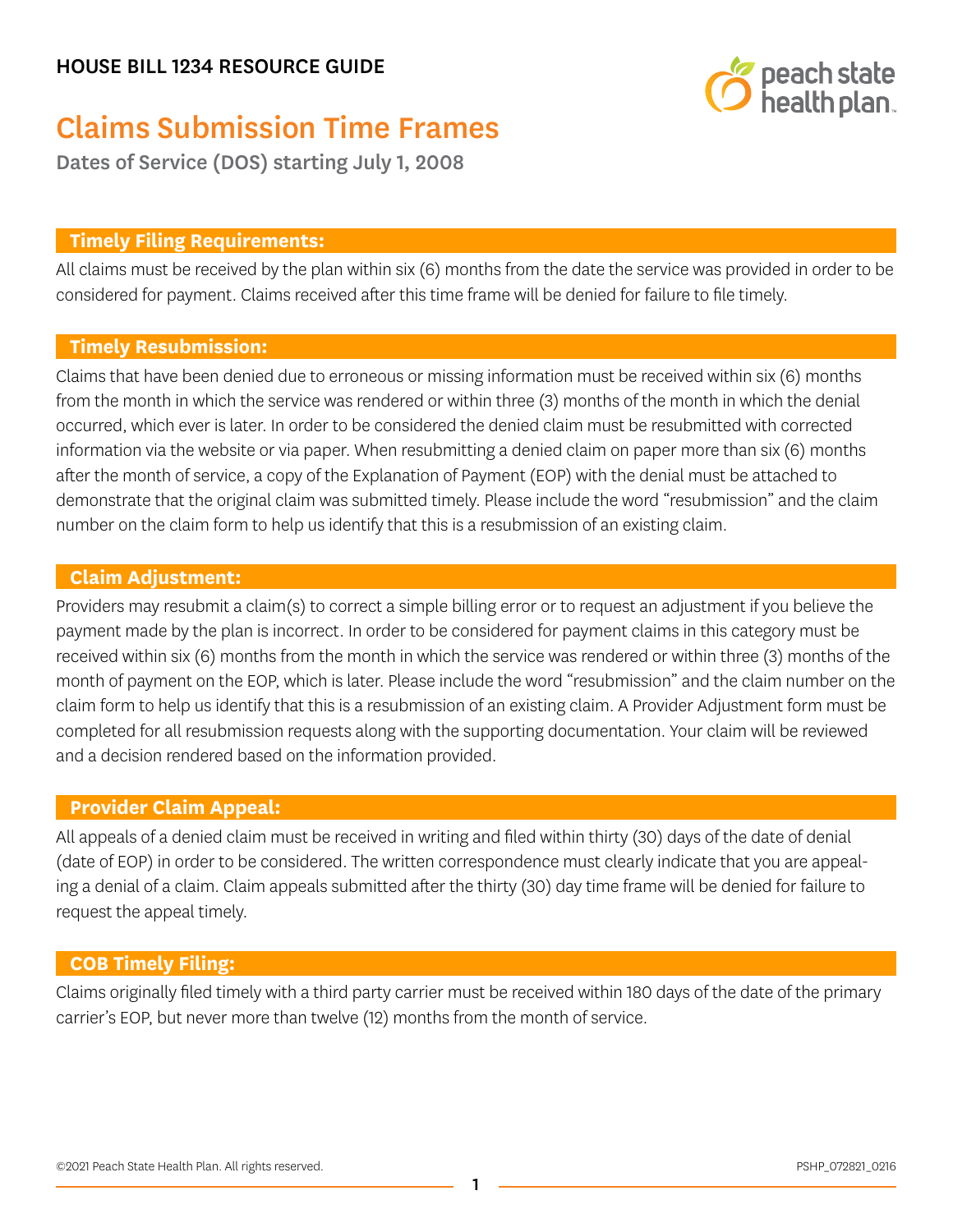

## **Outlier Claims Consideration:**

All requests for outlier appeal consideration must be submitted in writing and received within three (3) months of the date of the initial EOP on which the claim appears. If the request and all required documentation are not received by the plan within three (3) months of the initial EOP payment, the outlier reconsideration request will be denied for failure to request payment reconsideration in a timely manner. Facilities requesting outlier payment consideration must submit the following documents with the request:

- A cover letter indicating the request is for outlier appeal consideration
- The original UB04 (red and white) claim and an itemized bill
- A copy of the EOP on which the original claim appears
- **EXT** All requests for outlier consideration will process in a timely manner. Notification of the decision will appear on the EOP or a letter if the claim does not qualify for outlier consideration.
- **EXTENDITY Utilization review notes signed and dated, physician's orders, physician's discharge summary,** inhalation therapy notes, and operative notes. Utilization review notes must indicate the severity of illness/intensity of service (SI/IS) that was met for medical necessity of the hospital stay. Failure to document the SI/IS criteria in the utilization review notes may result in the denial of your DRG outlier request. Only required documentation should be submitted. If the entire medical record is submitted, the request may be denied. In some cases more information is required to complete the review process. When additional information not identified above is requested, it must be received within thirty (30) days of the date of request. If not received by the due date, the request for outlier payment will be denied. Please ensure that the request is clearly marked Outlier Appeal Consideration Request and mailed to:

Peach State Health Plan P.O. Box 3030 Farmington, MO 63640-3812

#### **Clean Claims:**

Clean claims will be processed within 15 business days of receipt of the clean claim.

#### **Website Requirements:**

Peach State maintains a website that is available to members and providers to assist in obtaining information about participating providers, plan policies and submission of claims. The website can be accessed at [www.pshp.com](http://www.pshp.com) and provides the following types of services:

#### Searchable provider directory with options to search by:

- **Provider name**
- Specialty
- **E** Location (city, county, zip)
- **EXT** Allows providers to submit inquiries and receive response from the plan via the website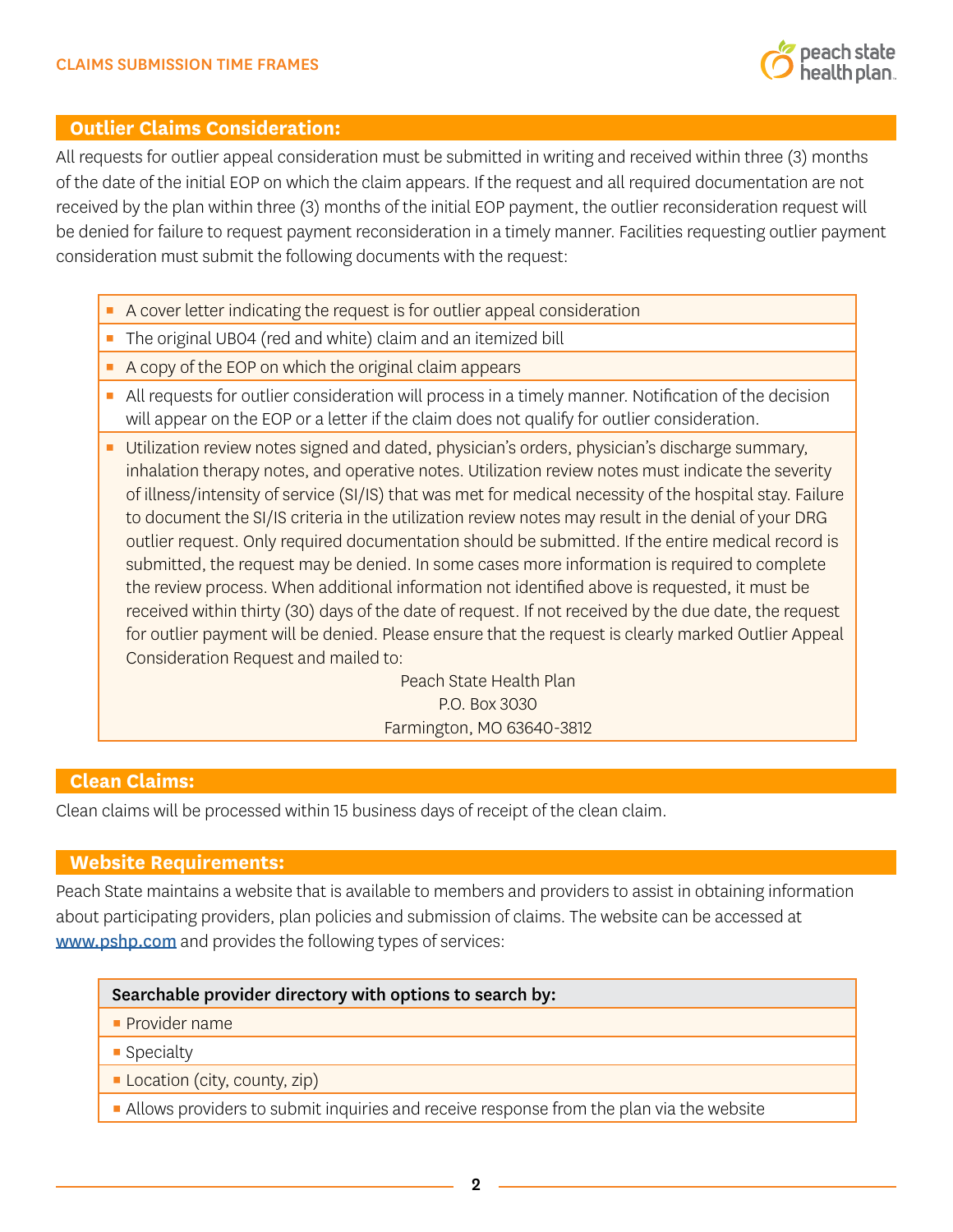- **Providers may also submit process, edit and resubmit claims electronically via the secure portion** of the website.
- **Providers may also access their provider remittance advice via the portal within one** business day of the plan issuing payment.
- **•** Providers that are not currently registered for the portal may request access by completing a web portal registration form. Forms are available on our website at [www.pshp.com](http://www.pshp.com). Registration forms should be faxed to Peach State at 1-877-683-3155.

# **Provider Appeals/Consolidated Complaints**

In accordance with the revisions in the bill, Peach State will allow providers to batch multiple claim appeals that are similar in nature using the revised Provider Adjustment Form. The revised policy will apply only to claims with dates of service that occur after July 1, 2008. The adjustment form must be marked to indicate the nature of the complaint and the number of items attached.

- **•** Providers will have thirty (30) days from the date of the EOP to initiate a written request for an appeal of a denied claim. The written correspondence must clearly indicated that you are appealing a denial of a claim.
- **•** Appeals received after the thirty (30) day time frame will be denied for failure to request the appeal in a timely manner. Appeals should be submitted to:

Peach State Health Plan P. O. Box 3000 Farmington, MO 63640-3812

- **A decision will be rendered within thirty (30) days of receipt of the appeal and you will receive noti**fication of the decision via the EOP notice or written correspondence. If you are still not satisfied with the decision of the committee, you have the option of choosing an Administrative Review or Binding Arbitration. The request for Administrative Review or Binding Arbitration must be submitted within thirty (30) days of receipt of the plan's decision. Request received after this time frame will not be considered.
- **If your claim was denied or underpaid, but subsequently overturned on appeal, an adjustment** will be made to pay the additional amount owed. In addition to the amount paid, twenty (20%) percent interest will be applied to the claim(s) and calculated starting 15 days after the claims was received. The interest payment will appear on the EOP.

## **Reimbursement for Emergency Health Care Services**

Prior notification/authorization is not required by Peach State to pay emergency health care services. Hospitals that participate in the automated adjudication program will continue to have their claims processed per the guidelines and categories established in their agreements.

Hospitals that are processed according to the non-automated ED claims adjudication process will have their claims processed per the guidelines and categories established in their agreement with Peach State or at the rate established by Georgia FFS Medicaid for medical emergencies (if the facility is a non participating provider), as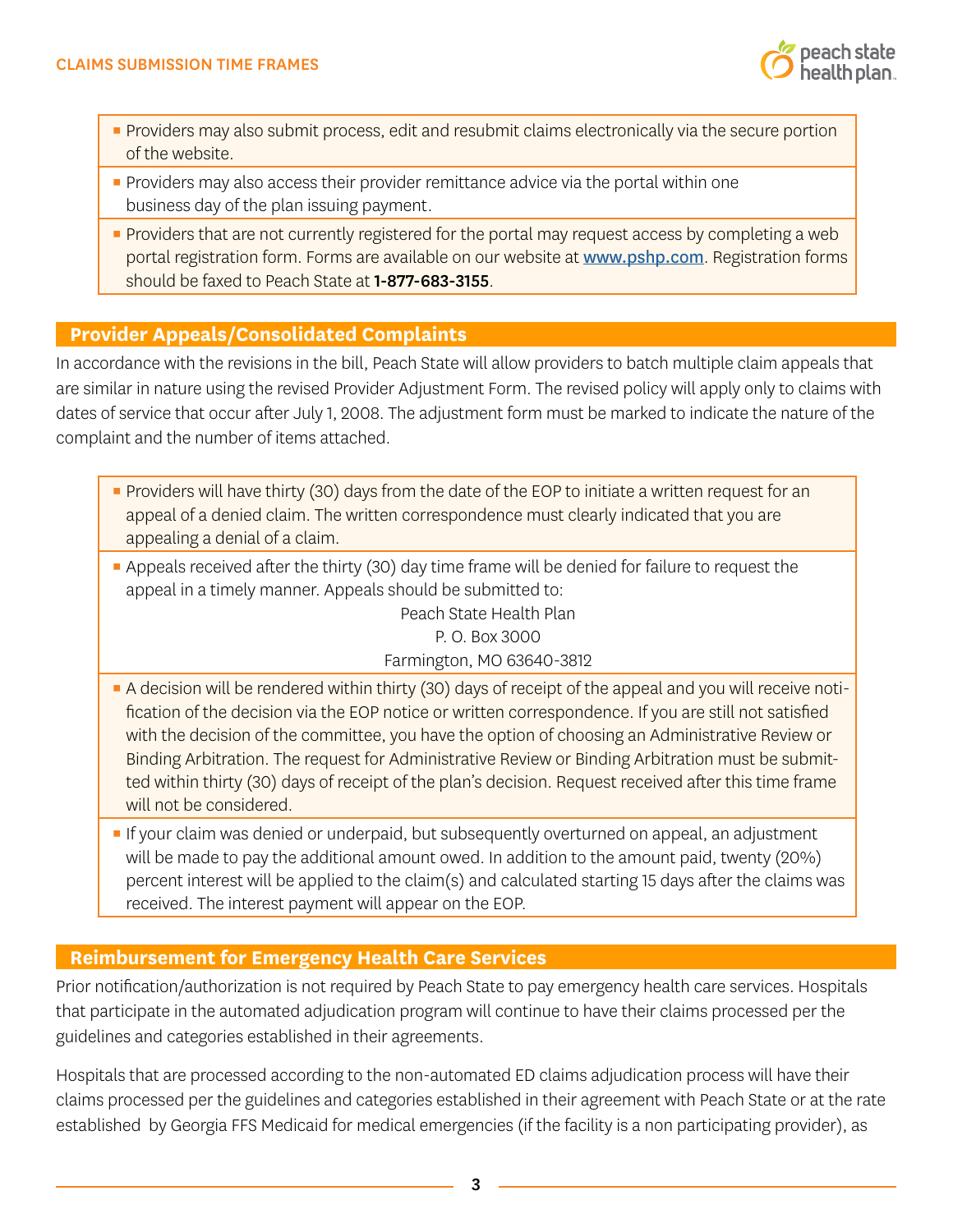applicable. For services that do not meet the definition of an emergency or that are considered non-emergent, additional criteria will be considered. Note: Medical Records will be required in order to evaluate claims for the severity and nature of presenting symptoms; therefore you must submit a request for reconsideration and provide the medical records (see reconsideration process). If you disagree with the decision, both participating and non-participation providers may initiate an appeal.

Listed below is the additional information and criteria that will be utilized during the decision process.

**The age of the patient;** 

- **The time and day of the week the patient presented for services;**
- **The severity and nature of the presenting symptoms;**
- **The patients initial and final diagnosis; and**
- Other criteria as identified by the DCH, including criteria specific to patients under 18 years of age.
- **Example 2** Additionally Non-Par Providers shall be reimbursed at a rate equal to the rates paid by DCH for Medicaid fee-for service claims.
- **In certain situations you may be required to provide the medical records in order to consider all** of the items listed above. In those cases, you will receive an EOP from the plan requesting the medical records.

Note: Exclusions are for OB Delivery Services, Inpatient Hospitalizations, and Observation services only.

# **Newborn Payment Responsibility**

Peach State is responsible for payment of services for newborn infants born to Peach State enrolled mothers until the newborn is discharged to a home environment. Listed below is additional information regarding payment responsibility for newborns:

- **Inpatient care for newborns born on or after their mothers' effective date will be the responsibility** of the mothers' assigned plan for up to 30 days.
- **Members that are enrolled with Peach State and are hospitalized in an inpatient facility will remain** the responsibility of the plan until they are discharged from the facility, even if they change to a different CMO, or they become eligible for coverage under the FFS or another category of Medicaid eligibility during their inpatient stay. These members will remain the responsibility of their assigned plan for all covered services, even if the start date for eligibility is made retroactive to a date prior to the hospitalization.
- **The payment responsibility includes services requiring the newborn to be transported to another** healthcare facility for authorized treatment/care and subsequently returned to the original facility.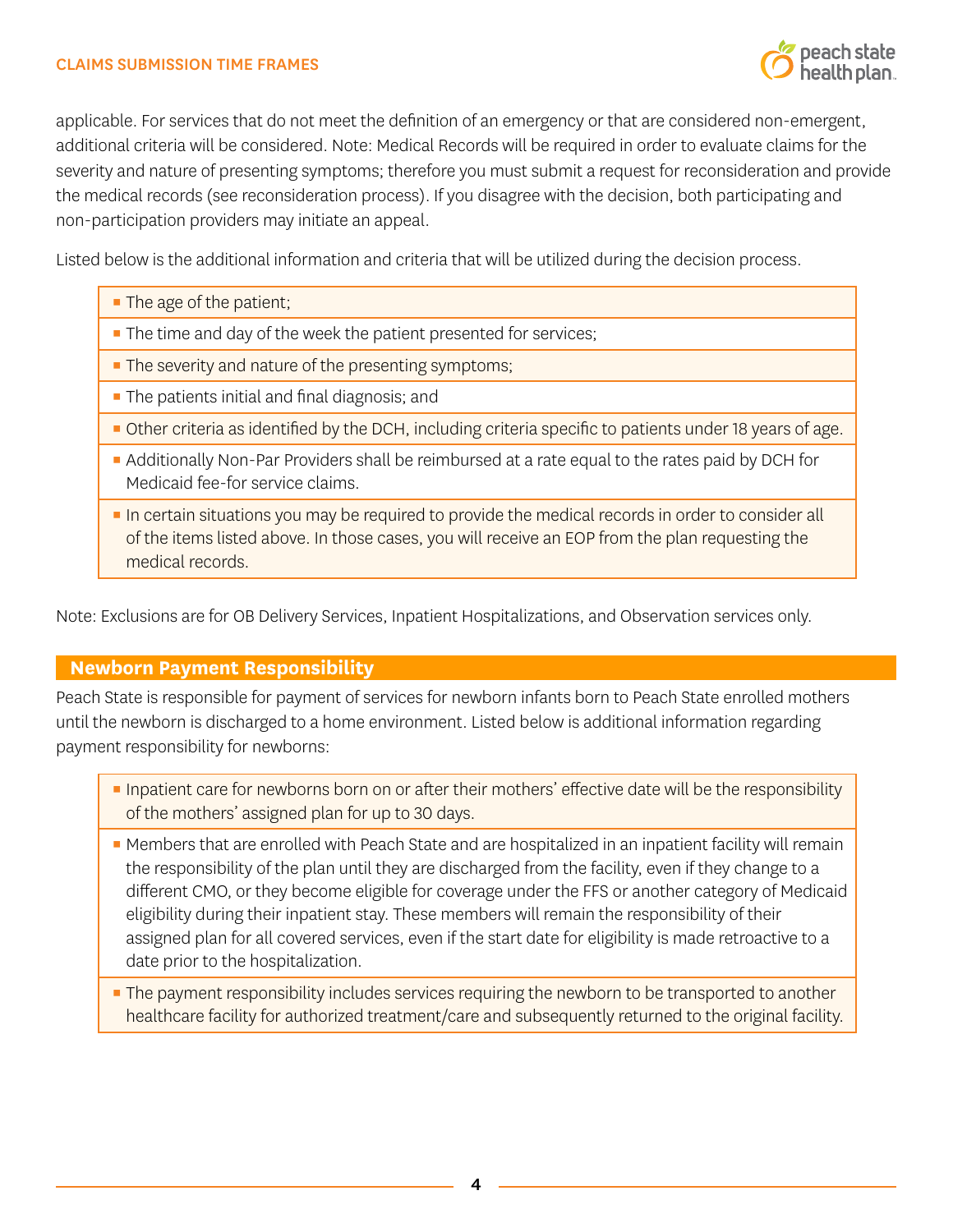

#### **Newborn Payment Responsibility**

#### *Transition of Care Payment Responsibility*

- **Peach State's transition of care policy includes coverage for up to 30 days for procedures that are** already authorized and scheduled to occur after the new plan effective date.
- **IF In the event a newborn is disenrolled from Peach State and re-enrolled into the Georgia Families** fee- for-service program or another Medicaid health plan, Peach State will work with the receiving plan to ensure that the newborn's care is coordinated appropriately until the newborn is discharged and placed in an appropriate care setting.

# **Eligibility Payment Responsibility (72 Hour Eligibility Rule)**

Providers will be required to verify member eligibility via the Georgia Medicaid Management Information System web portal, [www.mmis.georgia.gov](http://www.mmis.georgia.gov), prior to providing services to Peach State members. Peach State will honor claims in cases where the services are performed within 72 hours of the eligibility verification. Listed below are instructions and procedures that must be followed in order to comply with this policy:

- **Eligibility verification must be completed via the Georgia Medicaid Management Information** System web portal at [www.mmis.georgia.gov](http://www.mmis.georgia.gov)
- **•** Providers must print and maintain a valid copy of the eligibility screen shot and provide the information to the plan in the event that a claim appeal is required to process the claim. The screen shot must contain a date/time stamp in order to be considered valid.
- **IF In order to reimburse providers for these services, in most case you will need to initiate an** appeal and supply the plan with proof that verification was obtained via the Georgia Medicaid Management Information System web portal within the 72 hour time frame.
- **Appeals should be submitted to:**

Peach State Health Plan P.O. Box 3000 Farmington, MO 63640-3812

PLEASE NOTE: This policy only applies if the steps identified above are followed. As a reminder, Medicaid is the payor of last resort; therefore this policy does not supersede CMS policy related to Coordination of Benefits.

## **Hospital Statistical Reports (HS&R)**

Effective July 1, 2008, HS&Rs will be generated by Peach State and made available within thirty (30) days of receipt of a written request from the provider. Hospitals that wish to receive the report must submit the written request to the address and contact listed below:

> Peach State Health Plan VP of Contracting 1100 Circle 75 Parkway, Suite 1100 Atlanta, GA 30339 ATTN: HS&R Report Request